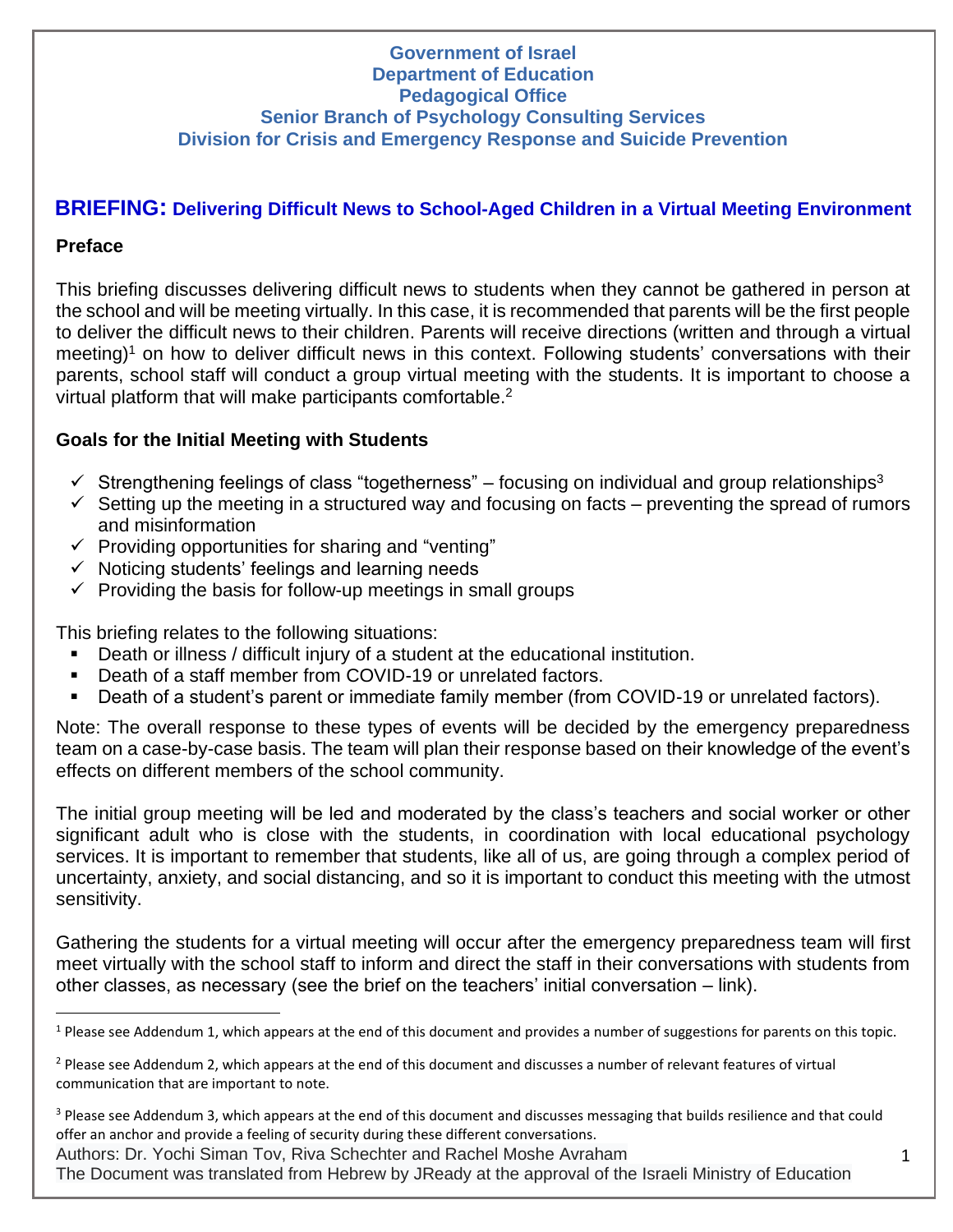#### **Government of Israel Department of Education Pedagogical Office Senior Branch of Psychology Consulting Services Division for Crisis and Emergency Response and Suicide Prevention**

#### **Group Meeting with the Students**

### Possible opening:

"Dear students, we are experiencing a difficult and unprecedented period, in which we cannot meet and we are required to limit the number of participants at each in-person event. Even while experiencing this difficult event, we cannot hug each other and be together as we would like. Nonetheless, we want to experience togetherness, and for that reason we have gathered in this virtual meeting to allow us to process the difficult event that occurred . . . "

#### A. Giving factual and trustworthy information about the event

▪ "Unfortunately, I have to share the difficult news that some of you have already heard. On \_\_\_\_\_ day, something sad and painful happened. \_\_\_\_ passed away. Who has heard about it?"

This opening allows for gradual exposure to the event, the giving of appropriate details, and a focus on accuracy.

- The moderator must provide only the factual information that was provided by an official and certified source and corroborated by professionals. It is appropriate to say, "This is the information I know as of now; anything else is a rumor." It is important to discern between facts and rumors and remind students that updated information will be provided as soon as it is received.
- Do not hide information from students. Students will receive the information in some way, so it is preferable that they receive it from an educational and significant figure who will relay information in a responsible and controlled fashion.

# B. Giving students the opportunity to express their thoughts and feelings

"What thoughts were going through your head when you heard?"

"What do you think and feel right now?"

It is important to note that it is natural to have a variety of feelings after such an event, and that these feelings change and lessen over time.

# C. Referral to virtual processing meetings in small groups

"We will continue the conversation in small groups of five students, and I, the social worker, or another known teacher will meet with you virtually in a small group in which we will brainstorm together how we can support and help each other and those who were hurt."

# **A Proposal for Continuing the Conversation in a Small Group**

- 1. **Emotional connection and setting the goal of the conversation:** One could open with the following, for example, "I am sorry that we are meeting under such sad circumstances. In today's meeting we will share with each other and empower each other."
- 2. **Invitation to share thoughts and feelings:** "Who wants to share their thoughts and feelings after receiving the sad news in class?"

Authors: Dr. Yochi Siman Tov, Riva Schechter and Rachel Moshe Avraham The Document was translated from Hebrew by JReady at the approval of the Israeli Ministry of Education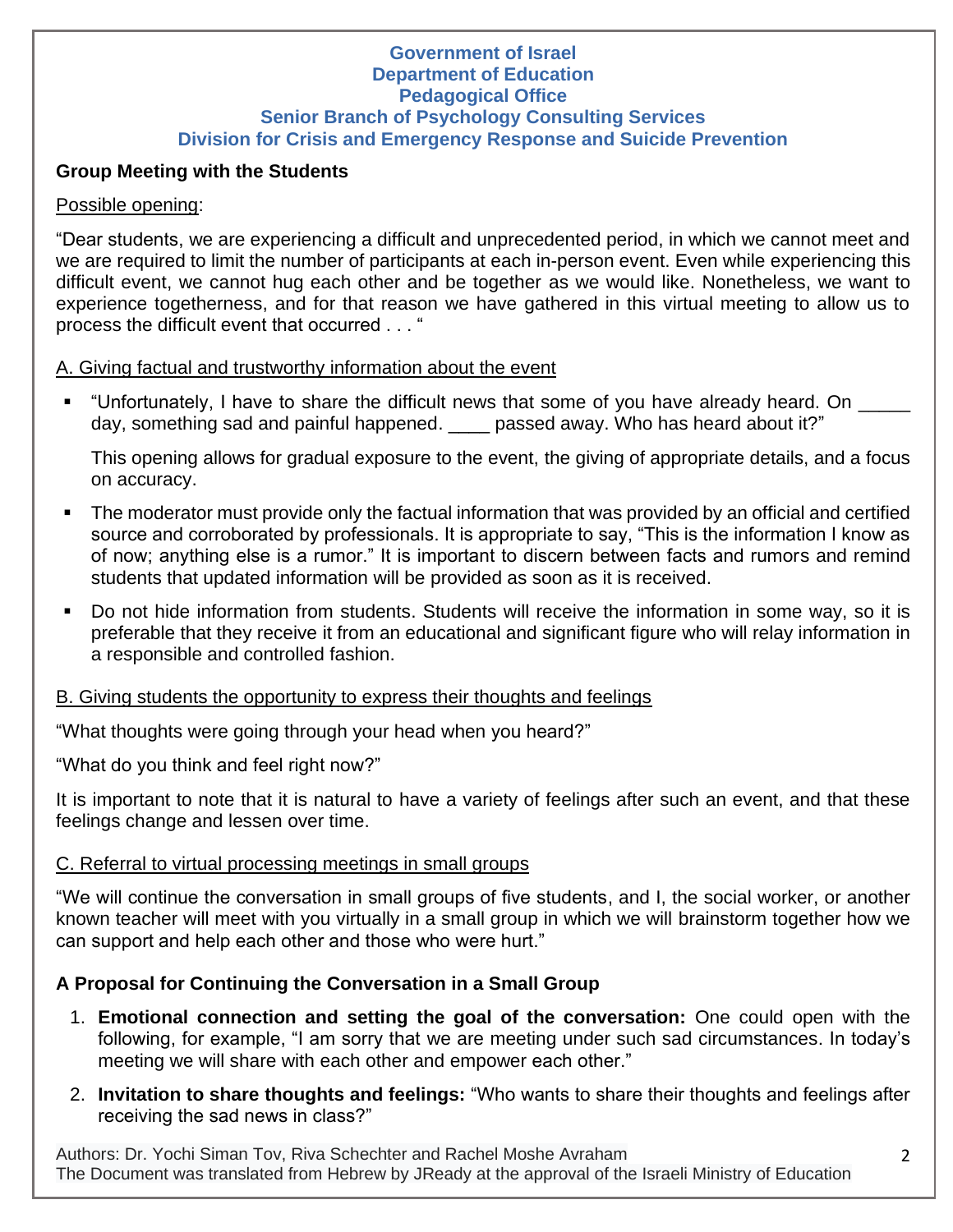#### **Government of Israel Department of Education Pedagogical Office**

### **Senior Branch of Psychology Consulting Services Division for Crisis and Emergency Response and Suicide Prevention**

- 3. **Connection to personal empowerment and effective coping following the event – brainstorming**:
	- "How could you help the friend that experienced the difficult event?"
	- "What could help us cope now?" Because we cannot meet or attend the funeral and the *shiva* as usual, let's think of other ways to be together, comfort, and empower each other.

# 4. **The meeting will end with a task that the group will take on, such as**:

- Making a video for their friend
- Daily communication rotation
- **E** Sending an empowering communication every day, planned ahead of time
- Paying condolence visits in small groups, in coordination with the family and in accordance with Department of Health recommendations
- 5. **At the conclusion of the meeting, tell the students**, "In a few days, we will meet again to talk about this event and update each other on the tasks we assigned to the group, and at the end of the week, we will conduct another meeting for the entire class, to give everyone another opportunity to share and hear each other's thoughts."

Note: At the end of the meeting, the team members who moderated these meetings will in turn meet with each other and present the vulnerabilities they noticed, and the individual, group, and class aid initiatives they created.

# **Addendum 1: A Number of Guiding Directions for Parents on How to Discuss an Adverse Event with Your Child**

As we find ourselves in this difficult situation and cannot meet as a group, we ask for each parent to tell their child what happened and discuss with them. Here are a number of important directions regarding this conversation:

- 1. **Speak with your children openly, candidly, and calmly**, using language in keeping with their stage of development. You could say, "I unfortunately heard that \_\_\_\_ died yesterday. This is so sad for us and especially for **the state of the state of the state of the state of the state is and essent it?"**
- 2. **You can express your feelings**, but make sure to do it in a controlled way. Exposure to emotional upheaval could rattle your child's confidence and create a sense of anxiety.

Authors: Dr. Yochi Siman Tov, Riva Schechter and Rachel Moshe Avraham The Document was translated from Hebrew by JReady at the approval of the Israeli Ministry of Education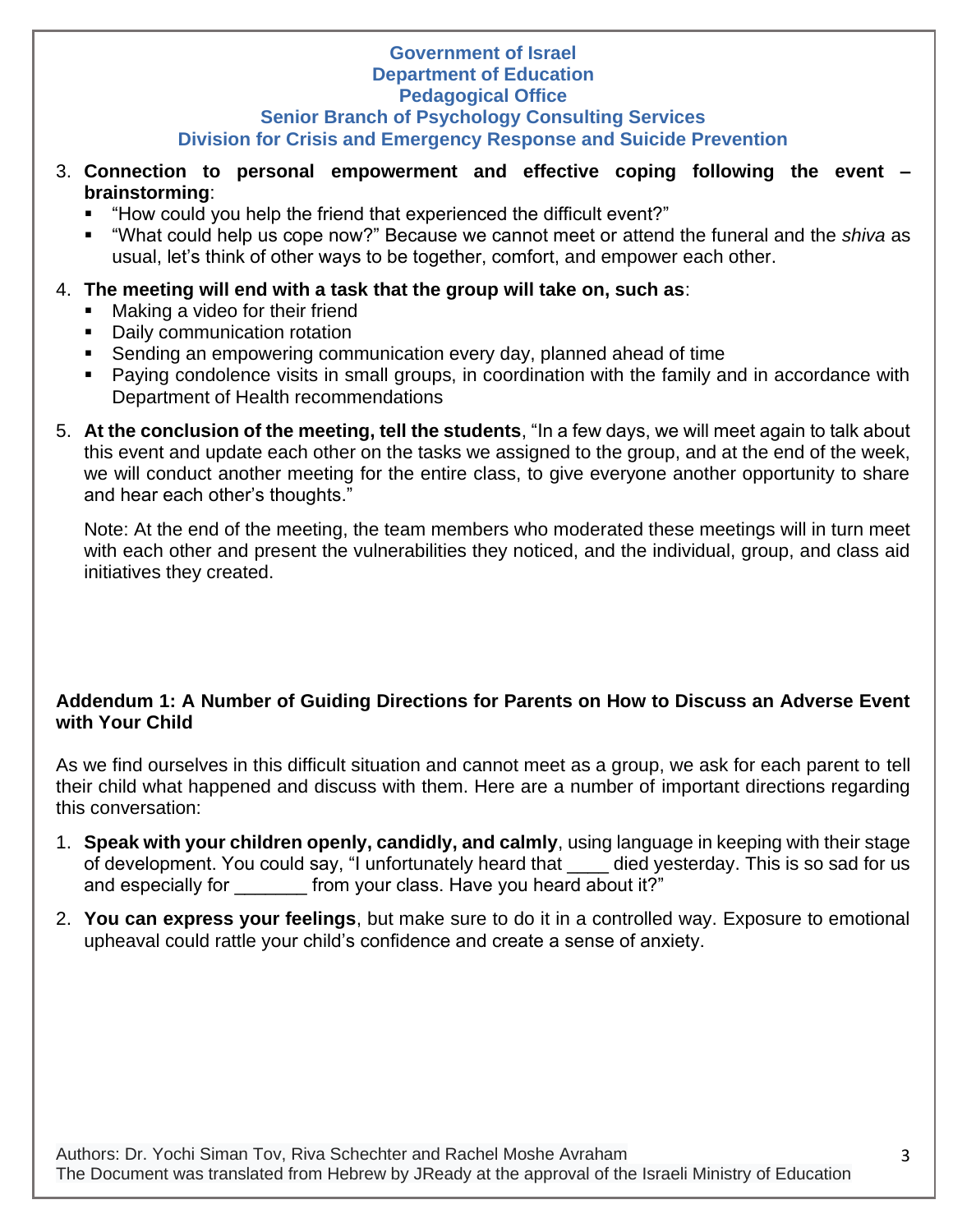### **Government of Israel Department of Education Pedagogical Office Senior Branch of Psychology Consulting Services Division for Crisis and Emergency Response and Suicide Prevention**

- 3. **Avoid speaking in ways that your child cannot process**: When it comes to difficult topics, we sometimes have the tendency to protect children, especially young children, from information, and to talk among ourselves and assume that the children do not understand our conversations. It is important to remember that partial understanding and exposure to a worried tone of conversation can harm children. Taking in non-verbal messaging and partial information could lead a child to "complete the picture" using their imagination – and this imaginative picture can be much scarier than the reality. For this reason, it is important to discuss the event in a matter of fact and clear way, staying open to all of the child's questions.
- 4. **Encourage the child to perform a meaningful action in relation to the event:** Suggest that the child write, draw, speak on the phone with the student who was hurt (in ways appropriate with the child's development and in accordance with their relationship with the other child). This activity, especially an activity that feels connected to the event, can help a child's functioning and prevent post-traumatic stress symptoms.
- 5. **Giving extra attention to a child who is having a more difficult time:** A child who is introverted, does not take part in activities, complains of lack of appetite, and talks about fears that prevent them from sleeping – please allow this child to share with you and do not invalidate their feelings. Ask them what would help them relax, teach them deep breathing, offer distractions, and create empowering sentences together and hang them in prominent places in the home.
- 6. **When you need additional counseling and assistance**, you can turn to those providing aid as part of the school, and to the educational psychology service.
- 7. **It is also important to use your intuition as a parent** and trust your ability to interact with your child.

### **Addendum 2: A Number of Relevant Characteristics of Virtual Communication to Take into Consideration**

Generally, the principles of communicating directly about a crisis event hold true for virtual communication. You can conduct the conversation using whatever platform is comfortable for participants (Zoom, phone call, etc.). With that, virtual communication poses unique challenges, such as:

- **Difficulties in reading body language**: We see the person in front of us, but only partially.
- **The lack of direct eye contact**: For example, in a virtual meeting, a side glance could be seen as showing a lack of interest or ignoring the speaker.
- **Exhaustion**: Some people find that watching a screen is exhausting when compared to face-toface communication.
- **Privacy concerns**: It is important to be aware of these concerns and note that the meeting is in an open and "exposed" space. The setting is uncontrolled, and it is sometimes difficult to create the best setting for open communication (due to background noise, one family computer, pressures from family, etc.)

Due to these factors, it is important to be aware of the characteristics of virtual communication and plan for solutions to possible interruptions. Check the setting of the student's and adult's devices. Ahead of time, discuss the benefits and disadvantages of this type of communication. (For example, note, "When I am looking down, it is because I am writing down notes, not because I am not listening.") Ensure that

Authors: Dr. Yochi Siman Tov, Riva Schechter and Rachel Moshe Avraham The Document was translated from Hebrew by JReady at the approval of the Israeli Ministry of Education